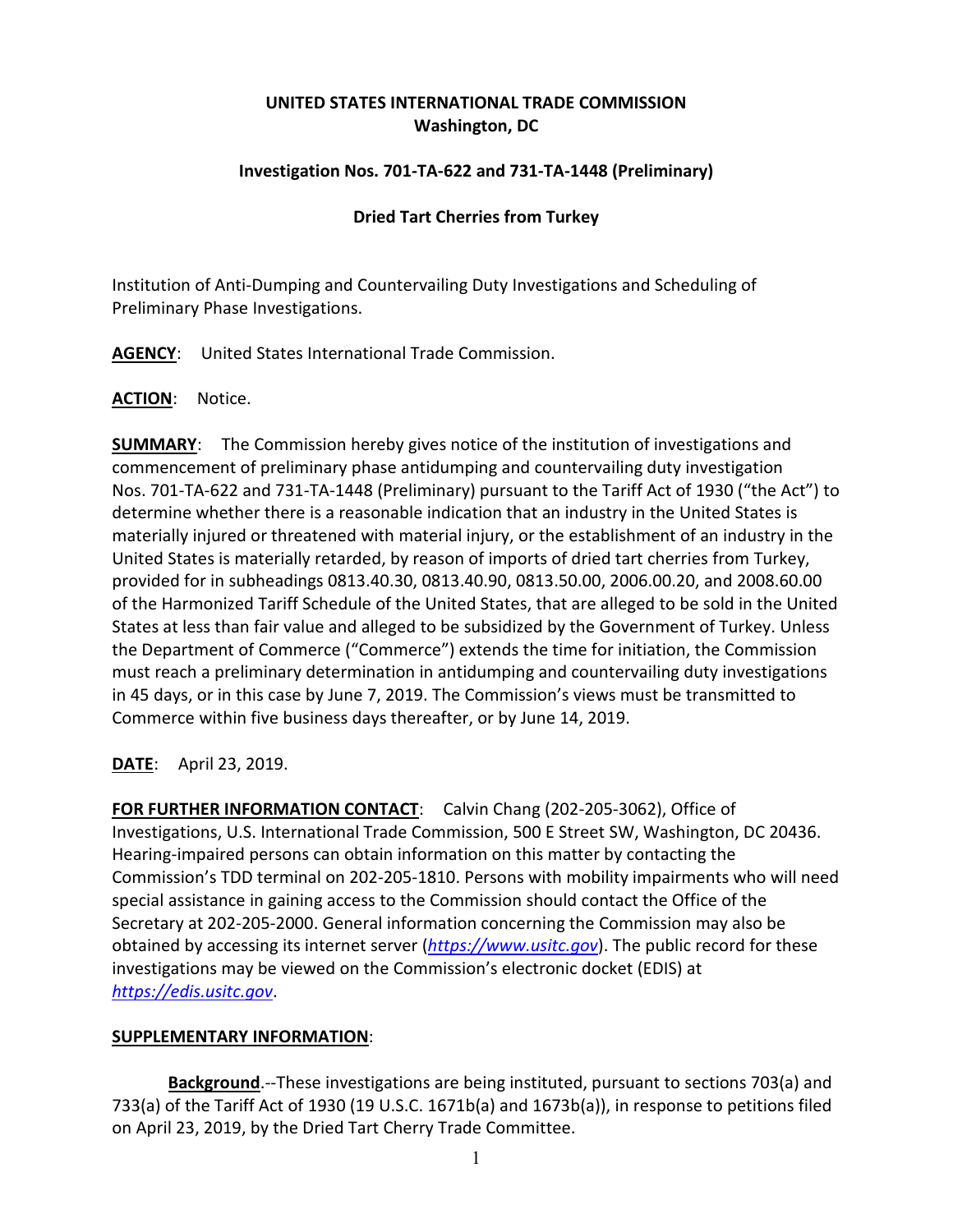For further information concerning the conduct of these investigations and rules of general application, consult the Commission's Rules of Practice and Procedure, part 201, subparts A and B (19 CFR part 201), and part 207, subparts A and B (19 CFR part 207).

**Participation in the investigations and public service list**.--Persons (other than petitioners) wishing to participate in the investigations as parties must file an entry of appearance with the Secretary to the Commission, as provided in sections 201.11 and 207.10 of the Commission's rules, not later than seven days after publication of this notice in the *Federal Register*. Industrial users and (if the merchandise under investigation is sold at the retail level) representative consumer organizations have the right to appear as parties in Commission antidumping duty and countervailing duty investigations. The Secretary will prepare a public service list containing the names and addresses of all persons, or their representatives, who are parties to these investigations upon the expiration of the period for filing entries of appearance.

**Limited disclosure of business proprietary information (BPI) under an administrative protective order (APO) and BPI service list**.--Pursuant to section 207.7(a) of the Commission's rules, the Secretary will make BPI gathered in these investigations available to authorized applicants representing interested parties (as defined in 19 U.S.C. 1677(9)) who are parties to the investigations under the APO issued in the investigations, provided that the application is made not later than seven days after the publication of this notice in the *Federal Register*. A separate service list will be maintained by the Secretary for those parties authorized to receive BPI under the APO.

**Conference**.--The Commission's Director of Investigations has scheduled a conference in connection with these investigations for 9:30 a.m. on Tuesday, May 14, 2019, at the U.S. International Trade Commission Building, 500 E Street SW, Washington, DC. Requests to appear at the conference should be emailed to [preliminaryconferences@usitc.gov](mailto:preliminaryconferences@usitc.gov) (DO NOT FILE ON EDIS) on or before May 10, 2019. Parties in support of the imposition of countervailing and antidumping duties in these investigations and parties in opposition to the imposition of such duties will each be collectively allocated one hour within which to make an oral presentation at the conference. A nonparty who has testimony that may aid the Commission's deliberations may request permission to present a short statement at the conference.

**Written submissions**.--As provided in sections 201.8 and 207.15 of the Commission's rules, any person may submit to the Commission on or before May 17, 2019, a written brief containing information and arguments pertinent to the subject matter of the investigations. Parties may file written testimony in connection with their presentation at the conference. All written submissions must conform with the provisions of section 201.8 of the Commission's rules; any submissions that contain BPI must also conform with the requirements of sections 201.6, 207.3, and 207.7 of the Commission's rules. The Commission's Handbook on E-Filing, available on the Commission's website at [https://edis.usitc.gov,](https://edis.usitc.gov/) elaborates upon the Commission's rules with respect to electronic filing.

In accordance with sections 201.16(c) and 207.3 of the rules, each document filed by a party to the investigations must be served on all other parties to the investigations (as identified by either the public or BPI service list), and a certificate of service must be timely